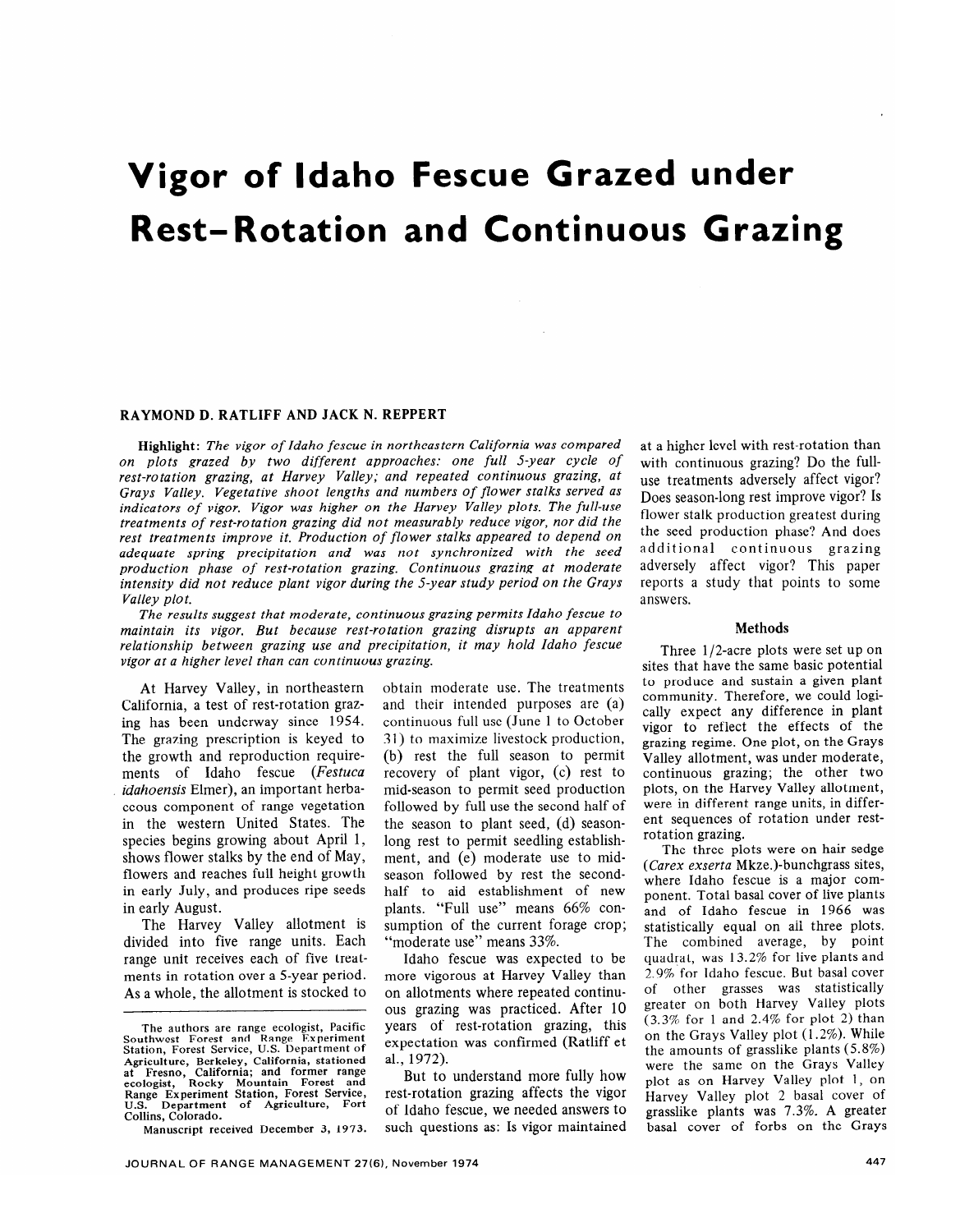Table 1. Average length (ft) of vegetative shoots of Idaho fescue and overall means, northern California, by year of sampIing and plot.

| Plot no. and<br>allotment | 1966 | 1967 | 1968 | 1969 | 1970 | Means <sup>1</sup> |
|---------------------------|------|------|------|------|------|--------------------|
| Harvey Valley-1           | 0.51 | 0.48 | 0.50 | 0.49 | 0.54 | 0.50a              |
| Harvey Valley-2           | 0.49 | 0.48 | 0.44 | 0.48 | 0.45 | 0.47a              |
| <b>Grays Valley</b>       | 0.38 | 0.38 | 0.36 | 0.33 | 0.40 | 0.37 <sub>b</sub>  |
| Means <sup>2</sup>        | 0.46 | 0.44 | 0.43 | 0.43 | 0.46 |                    |

<sup>1</sup>F ratio from analysis of variance  $-37.6$  with (2, 8) degrees of freedom. Means followed by **the same letter are not significantly different at the 5% level of probability, according to Duncan's multiple range test.** 

 $^{2}F$  ratio from analysis of variance = 0.8 with (4,8) degrees of freedom; no significant **differences.** \_

Valley plot (2.8% as compared to 0.6 and 0.5 on Harvey Valley plots 1 and **2)** largely offset its lower amounts of other grasses and grasslikes.

Twelve lines across the width of each plot were randomly selected with the imposed restriction that four fell on each third of the plot. Along each line, five sample points were randomly selected, providing 60 observations per plot per year. The nearest ungrazed Idaho fescue plant (with at least one flower stalk) to the sample point was the one measured. Each plot was sampled each year for 5 years, starting in 1966,-completing one rotation of treatment under rest-rotation grazing. At the start, two sets of lines and two sets of sample points were selected. Thereafter, the particular sets of lines and sampling points used for a plot were determined each year by chance.

Each year we recorded our vigor observations before any significant amount of grazing occurred on the plots. Rarely was the nearest plant to a sampling point grazed. Therefore, current grazing did not materially affect the vigor observations. The percentage of Idaho fescue plants grazed was estimated in October each year.

The hypothesis of equality among plot means and among year means was tested by standard analysis of variance procedures (Dixon and Massey, 1957). Duncan's multiple-range test (LeClerg, 1957) was used to detect differences among the means.

We studied two indicators of vigor: (a) length of vegetative shoots (basal leaf fascicles), and (b) number of flower stalks per plant. For ease in sampling, the longest vegetative shoot was the one measured, and each plant observed was required to have at least one flower stalk, thereby assuring mature plants for our study.

We consider vegetative shoot length to reflect vigor free of moisture stress caused by competition and, therefore, vigor as related to grazing. Mueggler (1970) found that "leaf length" was affected more by intensity of clipping than by reduction ot competing vege-

tation. Therefore, if soil moisture is adequate, the effect of competition on vegetative shoot growth would be nil. Hurd (1959) also agrees on the value of basal leaf height as a reliable index to vigor of Idaho fescue plants  $$ provided herbage weight is accepted as the combined vigor expression. He found that leaf height and herbage weight were closely correlated. Mueggler (1970) found that reducing competing vegetation around Idaho fescue plants increased the number of flower stalks and that clipping also affected the number of stalks, but not as drastically as Hormay and Talbot (196 1) had reported.

For the 5 years of this study, we found a near-perfect correlation  $(r =$ 0.996) between spring precipitation and flower stalk numbers (Fig. 1). And from a number of precipitation gages in and around Harvey Valley, we know that the amounts and distributions of precipitation were similar on the three plots. Therefore, the number of flower stalks produced should reflect the effects of grazing and the relative amounts of competing vegetation on vigor of Idaho fescue.

### Results

## Vegetative Shoot Length

Vegetative shoots did not differ significantly in length between the two Harvey Valley plots, but they were longer than those on the Grays Valley plot (Table 1). Therefore, over the



**Fig. 1.** *High production of Idaho fescue flower stalks depends upon adequate spring precipitation, but vegetative shoot production shows no such dependence.* 

5-year period, vigor of Idaho fescue fared better under rest-rotation than under continuous grazing, but the treatments did not measurably affect vigor on the Harvey Valley plots. Nor did additional continuous grazing cause plants to lose vigor on the Grays Valley plot.

### Flower Stalk Numbers

Plots did not differ significantly in number of flower stalks produced per plant (Table 2), but differences in flower-stalk numbers between years

Table 2. Average number of flower stalks **per** Idaho fescue plant and overall means, northern California, by year of sampling and plot.

| Plot no. and<br>allotment | 1966               | 1967   | 1968               | 1969  | 1970 | Means <sup>1</sup> |
|---------------------------|--------------------|--------|--------------------|-------|------|--------------------|
| Harvey Valley-1           | 5.5                | 37.2   | 9.5                | 26.2  | 2.7  | 16.2               |
| Harvey Valley-2           | 18.9               | 18.9   | 9.0                | 31.4  | 3.1  | 16.3               |
| Grays Valley              | 9.1                | 9.5    | 9.1                | 30.0  | 4.0  | 12.3               |
| Mean <sup>2</sup>         | 11.2 <sub>bc</sub> | 21.5ab | 9.2 <sub>b</sub> c | 29.2a | 3.3c |                    |

<sup>1</sup>F ratio from analysis of variance = 0.44 with  $(2, 8)$  degrees of freedom; no significant **differences.** 

**'F ratio from analysis of variance = 5.70 with (4, 8) degrees of freedom. Yearly means followed by one or more like letters are not significantly different at the 5% level of probability, according to Duncan's multiple range test.**